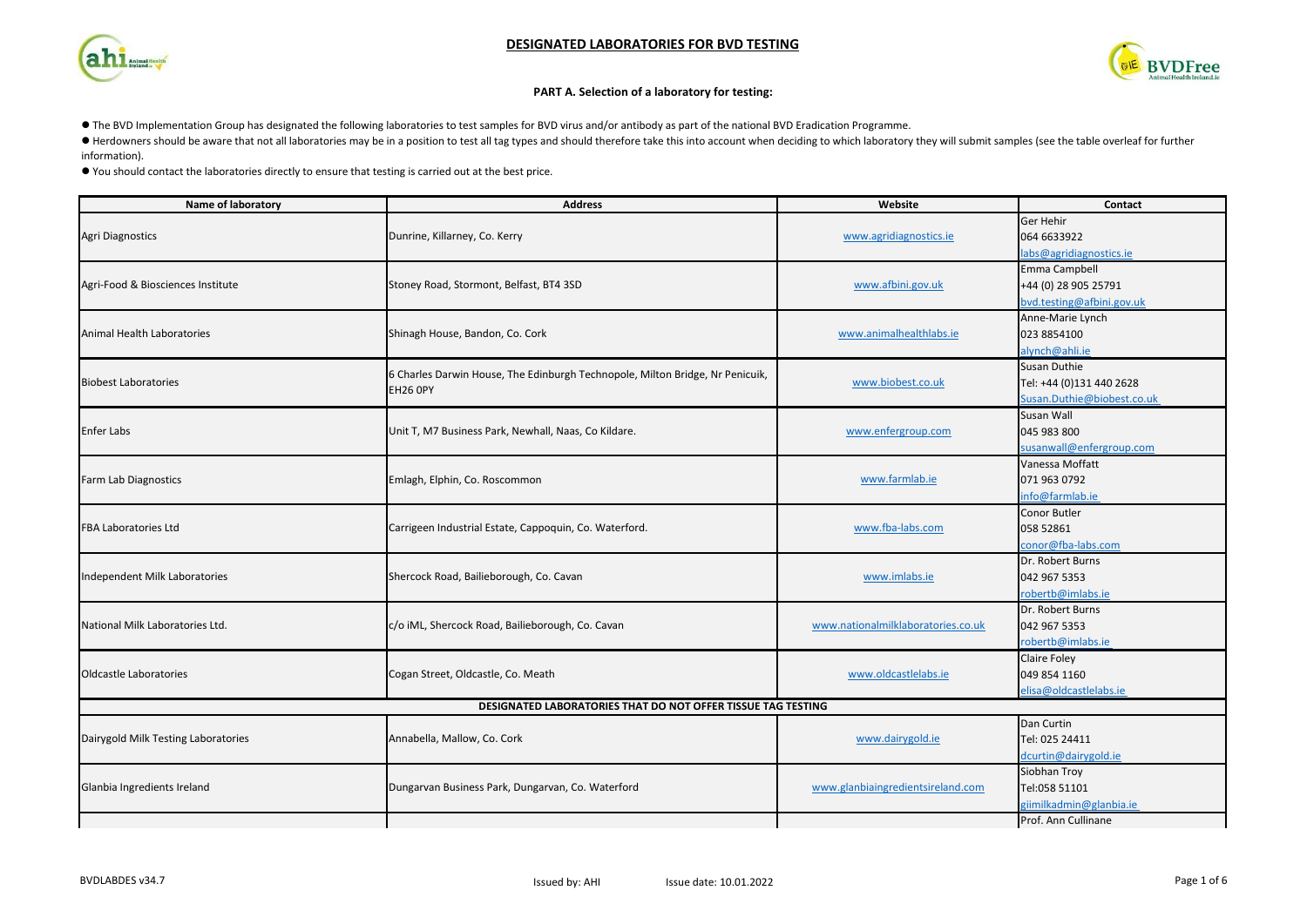# **DESIGNATED LABORATORIES FOR BVD TESTING**





| n Equine Centre | Johnstown, Naas, Co. Kildare | www.irishequinecentre.je | 045 866 266                |
|-----------------|------------------------------|--------------------------|----------------------------|
|                 |                              |                          | acullinane@equinecentre.ie |
|                 |                              |                          |                            |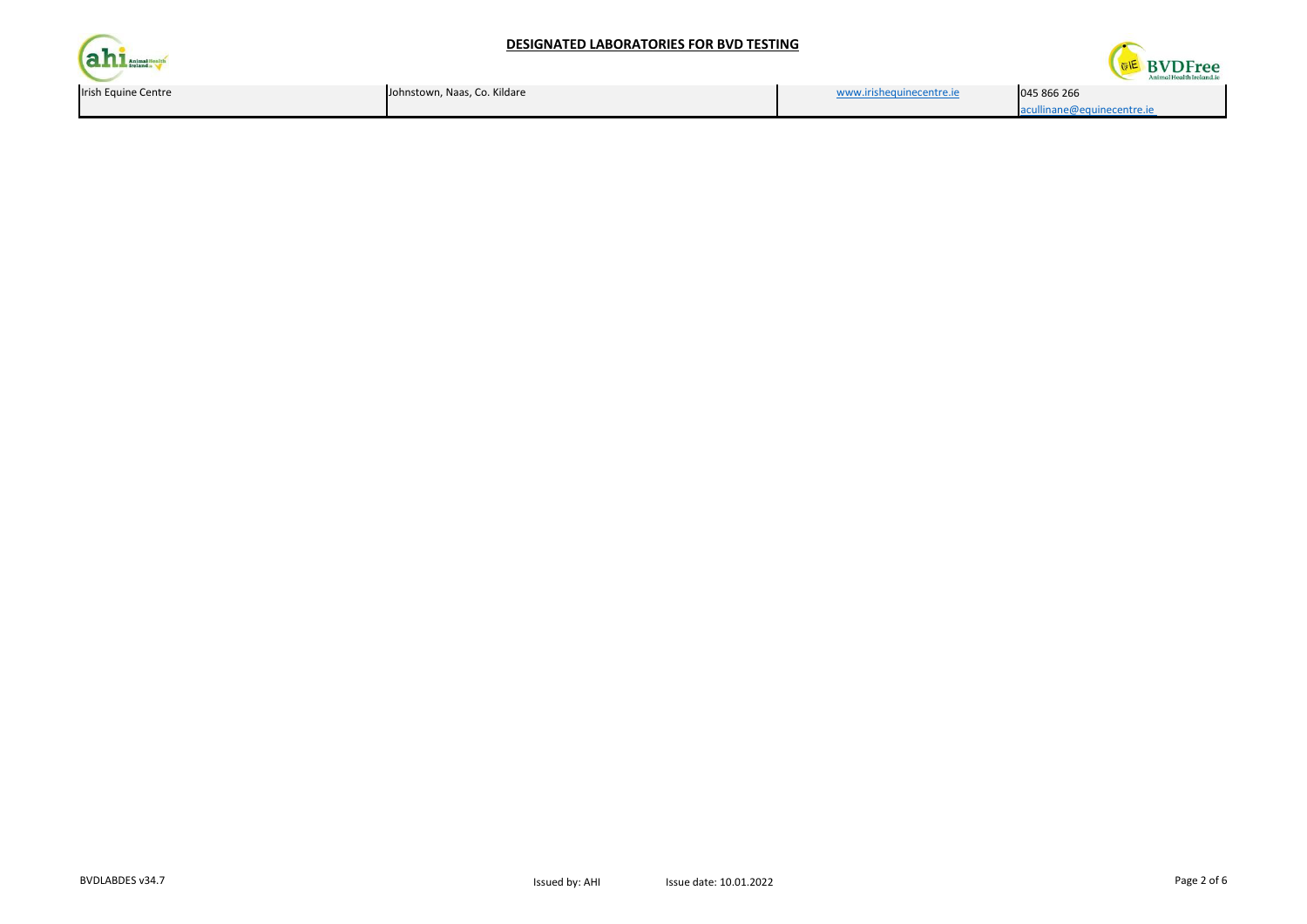



### **Selection of Lab for Testing of Tissue Tag Samples**

| Below is a list of the laboratories and the approved tissue tag products designated by the BVD                                                                                                | <b>DESIGNATED</b><br><b>NOT DESIGNATED</b> |                                                                          |                     |                        |                                  |        |                                  |        |
|-----------------------------------------------------------------------------------------------------------------------------------------------------------------------------------------------|--------------------------------------------|--------------------------------------------------------------------------|---------------------|------------------------|----------------------------------|--------|----------------------------------|--------|
| Implementation Group to provide tissue tag testing in support of the national eradication<br>programme and the tissue tag products and associated test methods for which they are designated. |                                            |                                                                          |                     |                        |                                  |        |                                  |        |
|                                                                                                                                                                                               |                                            | <b>Tag Product Type</b>                                                  |                     |                        |                                  |        |                                  |        |
|                                                                                                                                                                                               |                                            | <b>Ultraflex Female TST with Dry tube</b><br>/Ultraflex Male combination |                     | <b>Flexo Plus Geno</b> | Datamars MF16 DM Typifix-S Large |        | Agritags MF16 DM Typifix-S Large |        |
| Tag supplier(s)                                                                                                                                                                               |                                            | Mullinahone (Eurotags)                                                   | Cormac Tagging Ltd. |                        | Datamars Agi Limited             |        | Agritags                         |        |
| <b>Test method</b>                                                                                                                                                                            | <b>ELISA</b>                               | RT-PCR                                                                   | <b>ELISA</b>        | RT-PCR                 | <b>ELISA</b>                     | RT-PCR | <b>ELISA</b>                     | RT-PCR |
| Agri-diagnostics                                                                                                                                                                              |                                            |                                                                          |                     |                        |                                  |        |                                  |        |
| Agri-Food & Biosciences Institute                                                                                                                                                             |                                            |                                                                          |                     |                        |                                  |        |                                  |        |
| Animal Health Laboratories                                                                                                                                                                    |                                            |                                                                          |                     |                        |                                  |        |                                  |        |
| <b>Biobest Laboratories</b>                                                                                                                                                                   |                                            |                                                                          |                     |                        |                                  |        |                                  |        |
| Dairygold Milk Testing Laboratories                                                                                                                                                           |                                            |                                                                          |                     |                        |                                  |        |                                  |        |
| Glanbia Ingredients Ireland                                                                                                                                                                   |                                            |                                                                          |                     |                        |                                  |        |                                  |        |
| <b>Enfer Labs</b>                                                                                                                                                                             |                                            |                                                                          |                     |                        |                                  |        |                                  |        |
| Farm Lab Diagnostics                                                                                                                                                                          |                                            |                                                                          |                     |                        |                                  |        |                                  |        |
| <b>FBA Laboratories Ltd</b>                                                                                                                                                                   |                                            |                                                                          |                     |                        |                                  |        |                                  |        |
| Independent Milk Laboratories                                                                                                                                                                 |                                            |                                                                          |                     |                        |                                  |        |                                  |        |
| Irish Equine Centre                                                                                                                                                                           |                                            |                                                                          |                     |                        |                                  |        |                                  |        |
| National Milk Laboratories Ltd                                                                                                                                                                |                                            |                                                                          |                     |                        |                                  |        |                                  |        |
| Oldcastle Laboratories                                                                                                                                                                        |                                            |                                                                          |                     |                        |                                  |        |                                  |        |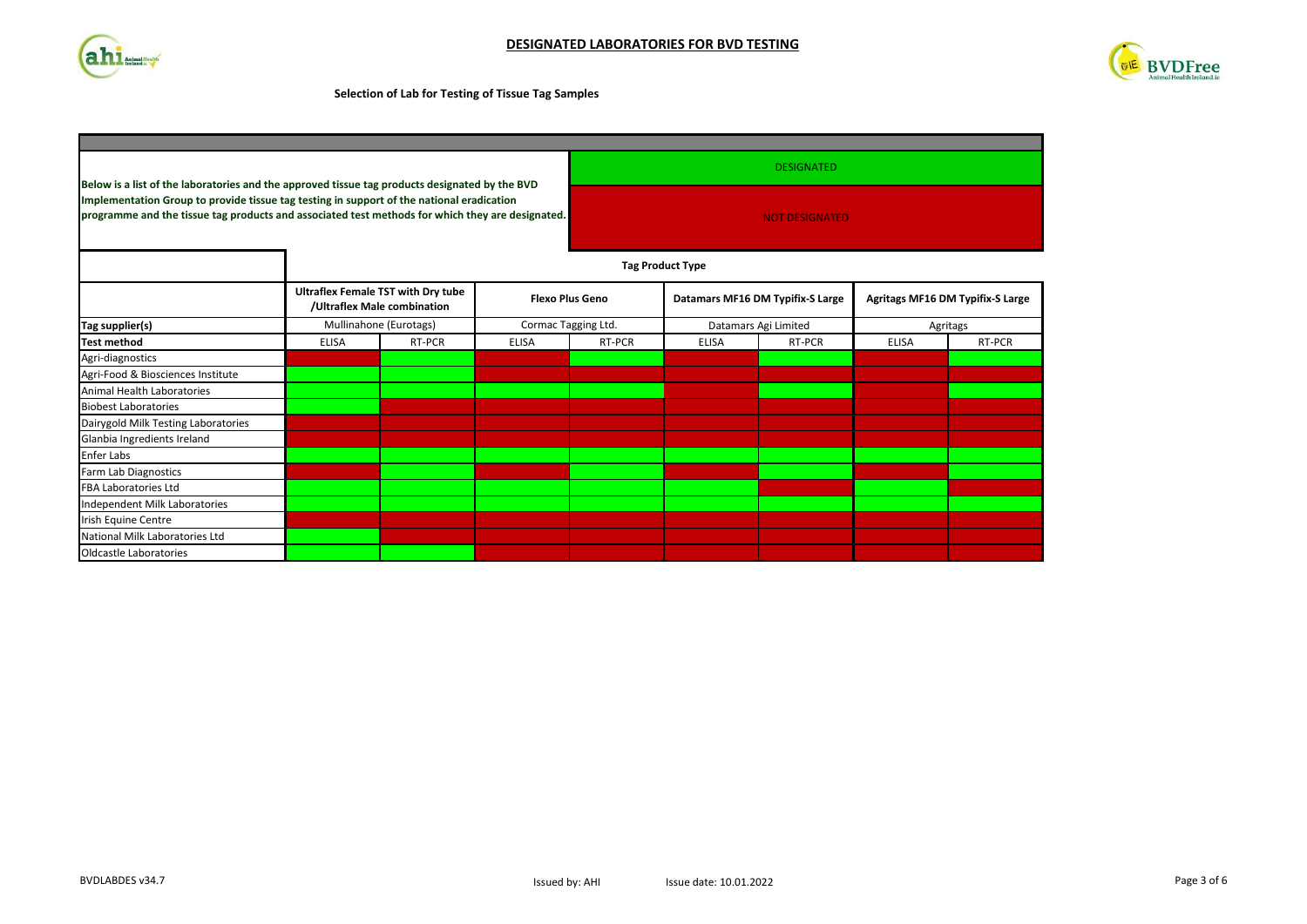





# **Part B. Selection of a laboratory for testing of blood and milk samples**

A number of laboratories have also been designated to provide additional BVD testing on blood and milk samples for both BVD virus and antibodies. Details of all designated laboratories, including their accreditation and th offered, are provided in the table overleaf. If you wish to have the results of blood or milk testing for BVD virus (or antibodies) transferred to the ICBF database for use in the programme, then it is essential that you t from this table that is designated to perform the appropriate test on your chosen sample type(s).

|                                                                                                                | <b>BVD</b>                                                                                                                                                       |                         |                                                                                                 |                                                   |                                         |                                        |                                        |  |
|----------------------------------------------------------------------------------------------------------------|------------------------------------------------------------------------------------------------------------------------------------------------------------------|-------------------------|-------------------------------------------------------------------------------------------------|---------------------------------------------------|-----------------------------------------|----------------------------------------|----------------------------------------|--|
|                                                                                                                |                                                                                                                                                                  |                         |                                                                                                 |                                                   |                                         |                                        |                                        |  |
| Below is a list of the diagnostic laboratories currently designated by the BVD Implementation Group to provide |                                                                                                                                                                  |                         |                                                                                                 |                                                   |                                         | Key                                    |                                        |  |
|                                                                                                                | testing in support of the national BVD eradication programme, the tests and sample types to which this designation                                               |                         |                                                                                                 | Not offered                                       |                                         |                                        |                                        |  |
|                                                                                                                | refers and the accreditation status of these tests.                                                                                                              |                         | <b>Blood</b><br>INAB (www.INAB.ie) and UKAS (www.UKAS.com) are B                                |                                                   |                                         |                                        |                                        |  |
|                                                                                                                |                                                                                                                                                                  |                         | national bodies providing accreditation to ISO 17025.                                           | Tissue (ear punch)                                |                                         |                                        |                                        |  |
|                                                                                                                | Note that the Department of Agriculture Laboratories Virology Division<br>(Backweston) must be used for official testing for BVD and IBR (e.g. for entry to AI). |                         | CLAS (www.campdenbri.co.uk) is an independent<br>body, providing accreditation according to the | Mi<br>Milk - individual<br>Mb<br>Milk - bulk tank |                                         |                                        |                                        |  |
|                                                                                                                |                                                                                                                                                                  |                         | principles of ISO 17025.                                                                        |                                                   | p80                                     | Detects antibodies to p80 protein only |                                        |  |
|                                                                                                                |                                                                                                                                                                  |                         |                                                                                                 |                                                   | WV<br>Detects antobodies to whole virus |                                        |                                        |  |
|                                                                                                                |                                                                                                                                                                  |                         |                                                                                                 |                                                   |                                         |                                        |                                        |  |
| Name of laboratory                                                                                             | <b>Address</b>                                                                                                                                                   | Website                 | <b>Contact</b>                                                                                  | <b>Accreditation</b><br>Body                      | <b>ELISA Virus</b>                      | <b>RTPCR</b>                           | <b>ELISA Antibody</b><br>(kit type(s)) |  |
|                                                                                                                |                                                                                                                                                                  |                         | <b>Ger Hehir</b>                                                                                |                                                   |                                         |                                        |                                        |  |
| <b>Agri Diagnostics</b>                                                                                        | Dunrine, Killarney, Co. Kerry                                                                                                                                    | www.agridiagnostics.ie  | Tel: 064 6633922                                                                                | <b>INAB</b>                                       |                                         | T, B                                   | B, Mi, Mb                              |  |
|                                                                                                                |                                                                                                                                                                  |                         | labs@agridiagnositics.ie                                                                        |                                                   |                                         |                                        | p80                                    |  |
|                                                                                                                | Stoney Road, Stormont, Belfast, BT4 3SD                                                                                                                          | www.afbini.gov.uk       | <b>Emma Campbell</b>                                                                            | <b>UKAS</b>                                       |                                         |                                        |                                        |  |
| Agri-Food and                                                                                                  |                                                                                                                                                                  |                         | Tel: +44 (0) 28 905 25791                                                                       |                                                   | T, B                                    | T, B, Mi, Mb                           | B, Mi, Mb                              |  |
| <b>Biosciences Institute</b>                                                                                   |                                                                                                                                                                  |                         | bvd.testing@afbini.gov.uk                                                                       |                                                   |                                         |                                        | p80                                    |  |
|                                                                                                                |                                                                                                                                                                  |                         | <b>Anne-Marie Lynch</b>                                                                         |                                                   |                                         |                                        |                                        |  |
| <b>Animal Health</b>                                                                                           | Shinagh House, Bandon, Co.Cork                                                                                                                                   | www.animalhealthlabs.ie | Tel: 023 8854100                                                                                | <b>INAB</b>                                       | T, B                                    | T, B, Mi, Mb                           | B, Mi, Mb                              |  |
| <b>Laboratories</b>                                                                                            |                                                                                                                                                                  |                         | alynch@ahli.ie                                                                                  |                                                   |                                         |                                        | WV <sup>*</sup>                        |  |
|                                                                                                                |                                                                                                                                                                  |                         | <b>Susan Duthie</b>                                                                             |                                                   |                                         |                                        |                                        |  |
| <b>Biobest Laboratories</b>                                                                                    | 6 Charles Darwin House, The Edinburgh<br>Technopole, Milton Bridge, Nr Penicuik, EH26 0PY                                                                        | www.biobest.co.uk       | Tel: +44 (0)131 440 2628                                                                        | <b>UKAS</b>                                       | T, B                                    | B, Mi, Mb                              |                                        |  |
|                                                                                                                |                                                                                                                                                                  |                         |                                                                                                 |                                                   |                                         |                                        |                                        |  |
|                                                                                                                |                                                                                                                                                                  |                         | Susan.Duthie@biobest.co.uk                                                                      |                                                   |                                         |                                        |                                        |  |
| <b>Dairygold Milk Testing</b>                                                                                  | Annabella, Mallow, Co. Cork                                                                                                                                      | www.dairygold.ie        | <b>Dan Curtin</b>                                                                               |                                                   |                                         |                                        | Mb                                     |  |
| Laboratory                                                                                                     |                                                                                                                                                                  |                         | Tel: 025 24411                                                                                  | <b>INAB</b>                                       |                                         |                                        |                                        |  |
|                                                                                                                |                                                                                                                                                                  |                         | dcurtin@dairygold.ie                                                                            |                                                   |                                         |                                        | p80                                    |  |
| <b>Enfer Labs</b>                                                                                              | Unit T, M7 Business Park, Newhall, Naas. Co<br><b>Kildare</b>                                                                                                    | www.enfergroup.com      | <b>Michael Kennedy</b>                                                                          | <b>INAB</b>                                       | T, B                                    | T, B                                   | B, Mi, Mb                              |  |
|                                                                                                                |                                                                                                                                                                  |                         | Tel: 045 983 800                                                                                |                                                   |                                         |                                        |                                        |  |
|                                                                                                                |                                                                                                                                                                  |                         | michaelkennedy@enfergroup.com                                                                   |                                                   |                                         |                                        | p80, WV                                |  |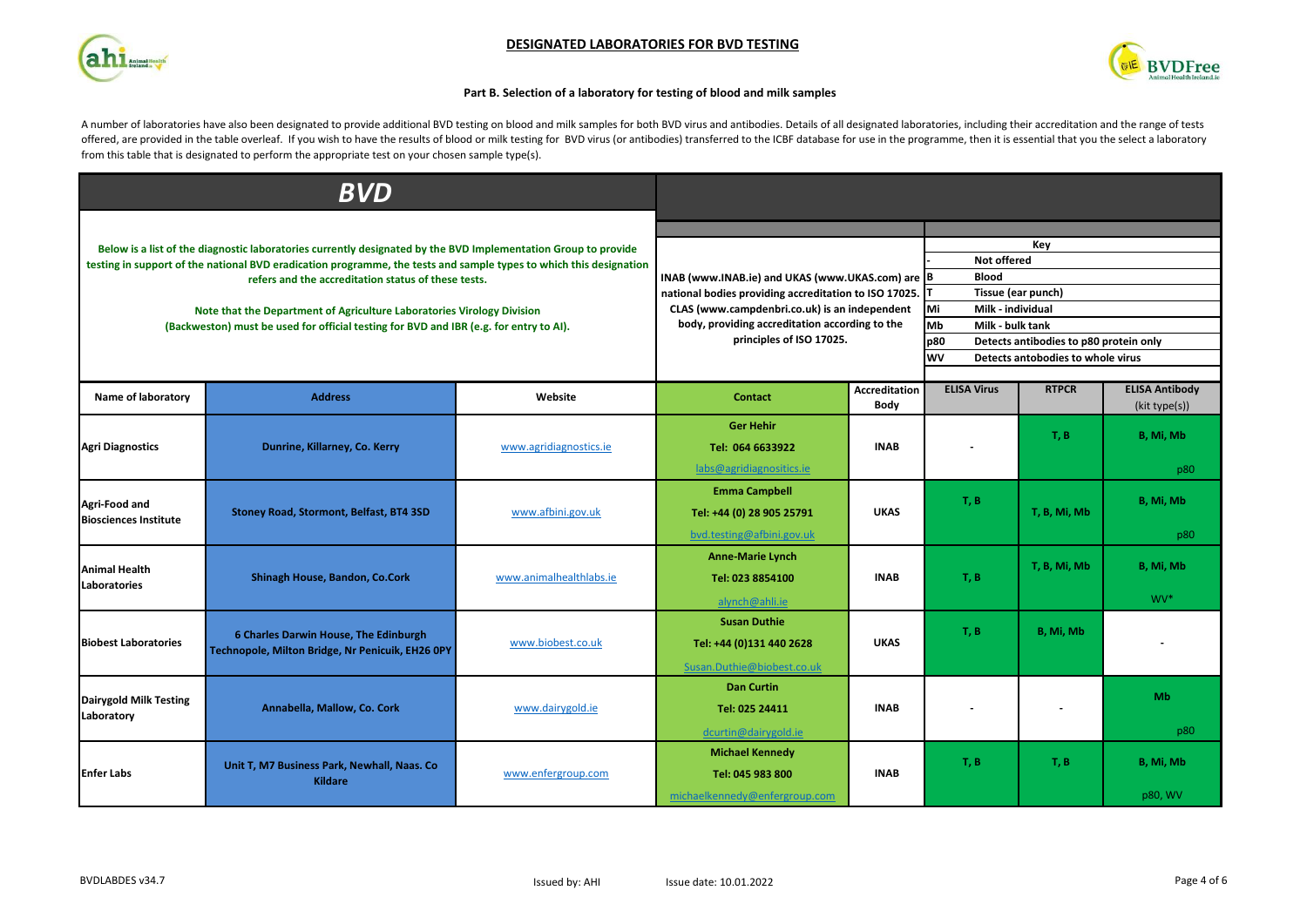





# **Part B. Selection of a laboratory for testing of blood and milk samples**

A number of laboratories have also been designated to provide additional BVD testing on blood and milk samples for both BVD virus and antibodies. Details of all designated laboratories, including their accreditation and th offered, are provided in the table overleaf. If you wish to have the results of blood or milk testing for BVD virus (or antibodies) transferred to the ICBF database for use in the programme, then it is essential that you t from this table that is designated to perform the appropriate test on your chosen sample type(s).

|                                                                                                                | $\overline{\bm{BVD}}$                                                                                              |                                    |                                                                                                 |                                     |                                                                                   |              |                                        |
|----------------------------------------------------------------------------------------------------------------|--------------------------------------------------------------------------------------------------------------------|------------------------------------|-------------------------------------------------------------------------------------------------|-------------------------------------|-----------------------------------------------------------------------------------|--------------|----------------------------------------|
|                                                                                                                |                                                                                                                    |                                    |                                                                                                 |                                     |                                                                                   |              |                                        |
| Below is a list of the diagnostic laboratories currently designated by the BVD Implementation Group to provide |                                                                                                                    |                                    |                                                                                                 |                                     |                                                                                   | Key          |                                        |
|                                                                                                                | testing in support of the national BVD eradication programme, the tests and sample types to which this designation |                                    |                                                                                                 |                                     |                                                                                   |              |                                        |
|                                                                                                                | refers and the accreditation status of these tests.                                                                |                                    | INAB (www.INAB.ie) and UKAS (www.UKAS.com) are B<br><b>Blood</b>                                |                                     |                                                                                   |              |                                        |
|                                                                                                                |                                                                                                                    |                                    | national bodies providing accreditation to ISO 17025.                                           | Tissue (ear punch)                  |                                                                                   |              |                                        |
|                                                                                                                | Note that the Department of Agriculture Laboratories Virology Division                                             |                                    | CLAS (www.campdenbri.co.uk) is an independent<br>body, providing accreditation according to the | Mi<br>Milk - individual             |                                                                                   |              |                                        |
|                                                                                                                | (Backweston) must be used for official testing for BVD and IBR (e.g. for entry to AI).                             |                                    | principles of ISO 17025.                                                                        | Mb<br>Milk - bulk tank<br>p80       |                                                                                   |              |                                        |
|                                                                                                                |                                                                                                                    |                                    |                                                                                                 |                                     | Detects antibodies to p80 protein only<br>wv<br>Detects antobodies to whole virus |              |                                        |
|                                                                                                                |                                                                                                                    |                                    |                                                                                                 |                                     |                                                                                   |              |                                        |
| Name of laboratory                                                                                             | <b>Address</b>                                                                                                     | Website                            | <b>Contact</b>                                                                                  | <b>Accreditation</b><br><b>Body</b> | <b>ELISA Virus</b>                                                                | <b>RTPCR</b> | <b>ELISA Antibody</b><br>(kit type(s)) |
|                                                                                                                |                                                                                                                    |                                    | <b>Vanessa Moffatt</b>                                                                          |                                     |                                                                                   |              |                                        |
| <b>Farm Lab Diagnostics</b>                                                                                    | Emlagh, Elphin, Co. Roscommon                                                                                      | www.farmlab.ie                     | Tel: 071 96 30792                                                                               | <b>INAB</b>                         | B.                                                                                | T, B         | B, Mi, Mb                              |
|                                                                                                                |                                                                                                                    |                                    | info@farmlab.ie                                                                                 |                                     |                                                                                   |              | p80                                    |
|                                                                                                                |                                                                                                                    |                                    |                                                                                                 |                                     |                                                                                   |              |                                        |
|                                                                                                                | Carrigeen Industrial Estate, Cappoquin, Co.<br><b>Waterford, Ireland</b>                                           | www.fba-labs.com                   | <b>Conor Butler</b>                                                                             | <b>INAB</b>                         | T, B                                                                              | T.           |                                        |
| <b>FBA Laboratories Ltd</b>                                                                                    |                                                                                                                    |                                    | Tel: 058 52861                                                                                  |                                     |                                                                                   |              |                                        |
|                                                                                                                |                                                                                                                    |                                    | conor@fba-labs.com                                                                              |                                     |                                                                                   |              |                                        |
|                                                                                                                |                                                                                                                    |                                    | <b>Dr. Robert Burns</b>                                                                         |                                     |                                                                                   |              |                                        |
| <b>Independent Milk</b>                                                                                        | iML, Shercock Rd, Bailieborough, Co. Cavan                                                                         | www.imlabs.ie                      | 042 967 5353                                                                                    | <b>INAB</b>                         | T, B                                                                              | T, B         | B, Mi, Mb                              |
| Laboratories                                                                                                   |                                                                                                                    |                                    | robertb@imlabs.ie                                                                               |                                     |                                                                                   |              | p80                                    |
|                                                                                                                |                                                                                                                    |                                    | <b>Prof. Ann Cullinane</b>                                                                      |                                     |                                                                                   |              |                                        |
|                                                                                                                |                                                                                                                    |                                    |                                                                                                 |                                     | B.                                                                                | B, Mi, Mb    | B, Mi, Mb                              |
| <b>Irish Equine Centre</b>                                                                                     | Johnstown, Naas, Co. Kildare. Ireland                                                                              | www.irishequinecentre.ie           | Tel: 045 866266                                                                                 | <b>INAB</b>                         |                                                                                   |              |                                        |
|                                                                                                                |                                                                                                                    |                                    | acullinane@equinecentre.ie                                                                      |                                     |                                                                                   |              | p80                                    |
|                                                                                                                |                                                                                                                    |                                    | <b>Dr. Robert Burns</b>                                                                         |                                     |                                                                                   |              |                                        |
| <b>National Milk</b>                                                                                           | c/o iML, Shercock Rd, Bailieborough, Co. Cavan                                                                     | www.nationalmilklaboratories.co.uk | 042 967 5353                                                                                    | <b>INAB</b>                         | T, B                                                                              |              | B, Mi, Mb                              |
| Laboratories Ltd.                                                                                              |                                                                                                                    |                                    | robertb@imlabs.ie                                                                               |                                     |                                                                                   |              | p80, WV*                               |
|                                                                                                                |                                                                                                                    | www.oldcastlelabs.ie               | <b>Claire Foley</b>                                                                             |                                     |                                                                                   |              |                                        |
| <b>Oldcastle Laboratories</b>                                                                                  | Cogan Street, Oldcastle, Co. Meath. Ireland                                                                        |                                    | Tel: 049 8541160                                                                                | <b>INAB</b>                         | T, B                                                                              | T.           | B, Mi, Mb                              |
|                                                                                                                |                                                                                                                    |                                    |                                                                                                 |                                     |                                                                                   |              |                                        |
|                                                                                                                |                                                                                                                    |                                    | elisa@oldcastlelabs.ie                                                                          |                                     |                                                                                   |              | p80                                    |